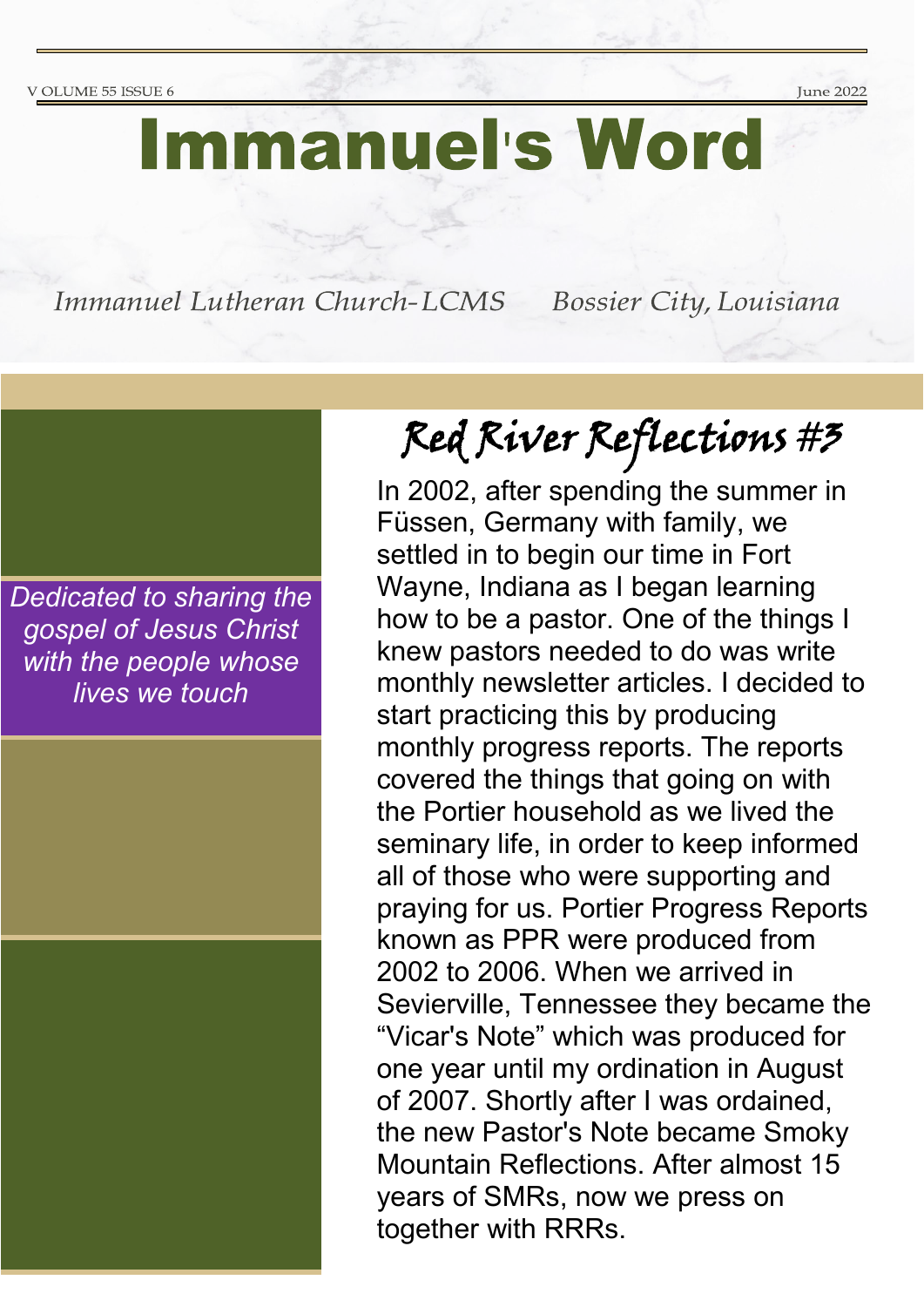#### **June Readings**

#### June 5 Pentecost

Gen. 11:1-9 Acts 2:1-13 John 14:23-31

#### June 12

Isaiah 6:1-7 Rom. 11:33-36 John 3:1-15

#### June 19

Gen. 15:1-6 1 John 4:16-21 Luke 16:19-31

#### June 26

 Prov. 9:1-10 1 John 3:13 18 Luke 14:16-24



As I get settled into my new routine, I would like to share a few things I plan on doing as your pastor in the coming months. Besides the regular preaching, teaching, meetings, etc. I hope to visit with y'all. Of course, it will take a while to visit over 200 households. You will receive a letter from me sometime this month for you to fill out and give to Mr. McKim (who we all know as Mike). This will be a short letter asking you if you would like to be visited in your home, someplace in town, or if you would prefer not to be visited at all.

Why does your pastor want to visit with you? Well, for a few good pastoral reasons. First, if I have visited with you at your home, it will be easier for me to find it again, should there be a need for a pastoral visit in the future. Second, I like to visit people in their homes so that I better know the people I have been called to serve. It also helps me improve my poor memory regarding names.

This is not a formal affair, and you need not worry about impressing your pastor. In these visits I will ask you to share with me your life story, and I will also have a few other questions as I seek to better understand the demographics of our church family. I will also ask you for ideas you may have about how you and we might better serve the community we have all been called to live in together.

I plan on making these visits on Thursday and Friday afternoons or evenings, but even if I manage to visit about 2 homes each week, it will probably take a little over 2 years to visit with everyone. I look forward to loving and serving this community together, and of course I look forward to visiting with y'all.

In Christ, Pastor Portier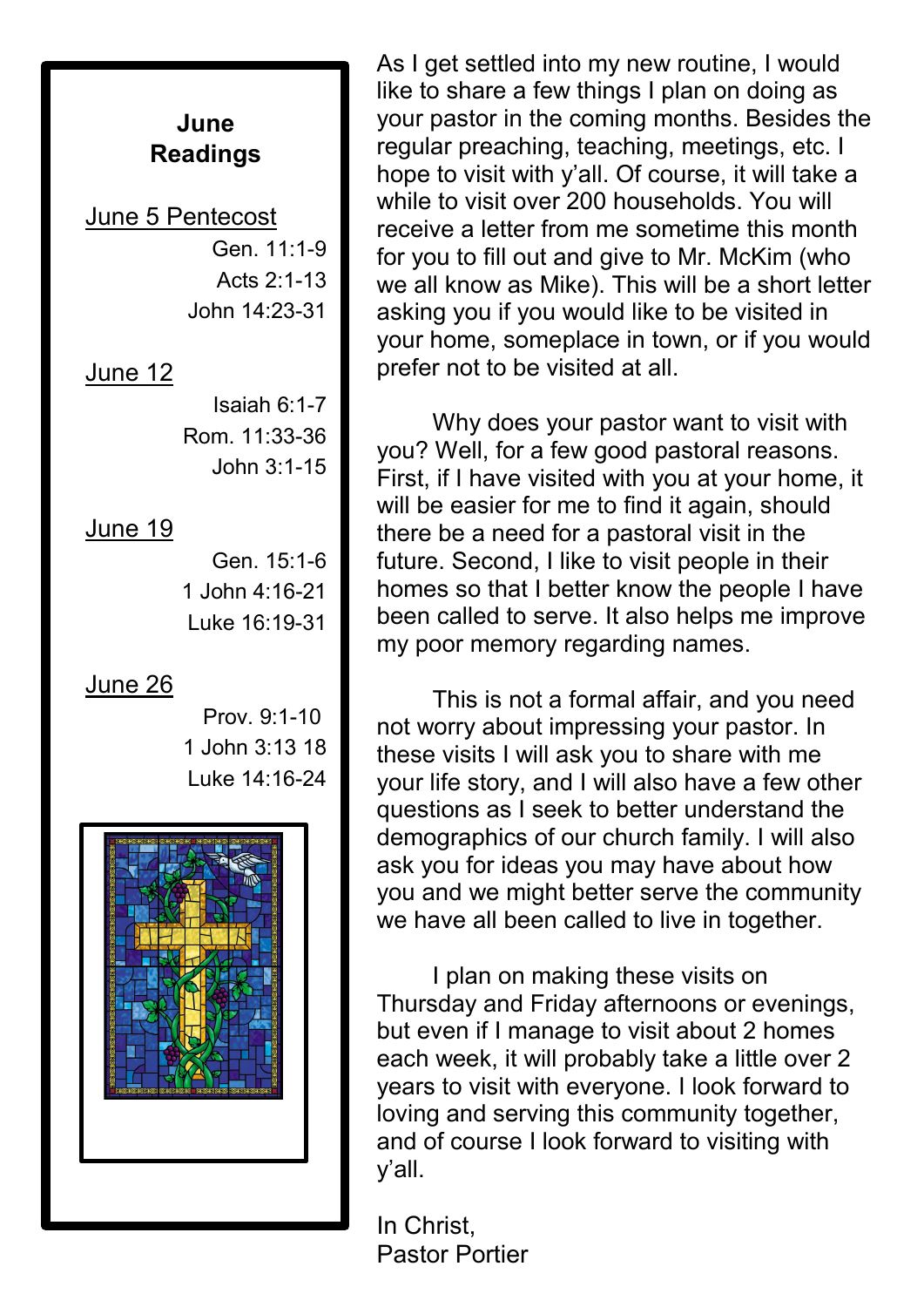Pastor Yeager's Message

A Time for Rest and Reflection Pastor Yeager

I always liked the season of summer, especially during my high school and college years. I liked having that break between one school year and the next. Summer was a season of relaxation. It was a season to take time for myself, a season where I could enjoy the sunny weather and play outside with my family and friends. Summer continues to be a much-needed time for students and teachers to transition from the old school year to the new. It is a time of rest, and a time for students and teachers to reflect on the year to come. How many of us find time to take a rest? How many of us make time to take a break from the busyness of the world and of our lives?

Mark writes this in chapter 6 of his Gospel, **"immediately, [Jesus] made his disciples get into the boat and go before him to the other side, to Bethsaida, while he dismissed the crowd. And after he had taken leave of them, he went up on the mountain to pray."**.

Even Jesus needs a time of rest, a time away from the craziness of the world. He needs a time for reflection, and a time for restoration. At this point in Mark's Gospel, Jesus recently accomplished a miracle of feeding the fivethousand. John was beheaded. Jesus spent the bulk of His ministry healing the sick, giving sight to the blind, and preaching the good news to the poor in spirit. That sounds like a lot of work and a lot of time. Considering all this, it makes sense why Jesus needed the rest. In fact, there are many occasions in the Gospels where Jesus would go off on His own to pray. The same could be true for you, as well.

The world can cause us a great deal of burden. Our jobs can bring us stress and take a chunk of our time away our family and personal lives. Our finances can bring us anxiety as we continue to pay for bills, mortgages, or rent. Our own physical age can cause a burden to our minds as we continue to grow older. Our sins continue to haunt us and cause tribulation within our hearts. The more we continue to sojourn this world, the more our souls become exhausted from the struggles we face in our everyday lives. Like Christ, we too need a time of rest, a time for reflection, and restoration.

That rest comes on Sunday morning, here at church. Church is our muchneeded rest from the tribulations of the world. Here you can unload your burdens, confess your sins, and receive the joy of God's forgiveness. Here, in church, we pray together. We take a pause from the world and our lives. Finally, we give thanks to God for the good gifts that He gives, namely, eternal life and forgiveness of our sins. Here, in the church, we are strengthened and fed by gifts of His own Body and Blood. God brings us true rest through His Son Jesus Christ. As we take time to reflect on the works of Jesus, let us receive the only rest that He can give, a rest that frees us from the burdens of the devil, the world, and our sinful flesh. Again, Jesus says in Matthew chapter 11, **"Come to me, all who labor and are heavy laden, and I will give you rest. Take my yoke upon you, and learn from me, for I am gentle and lowly in heart, and you will find rest for your souls."**

 In the name of Jesus+ Amen.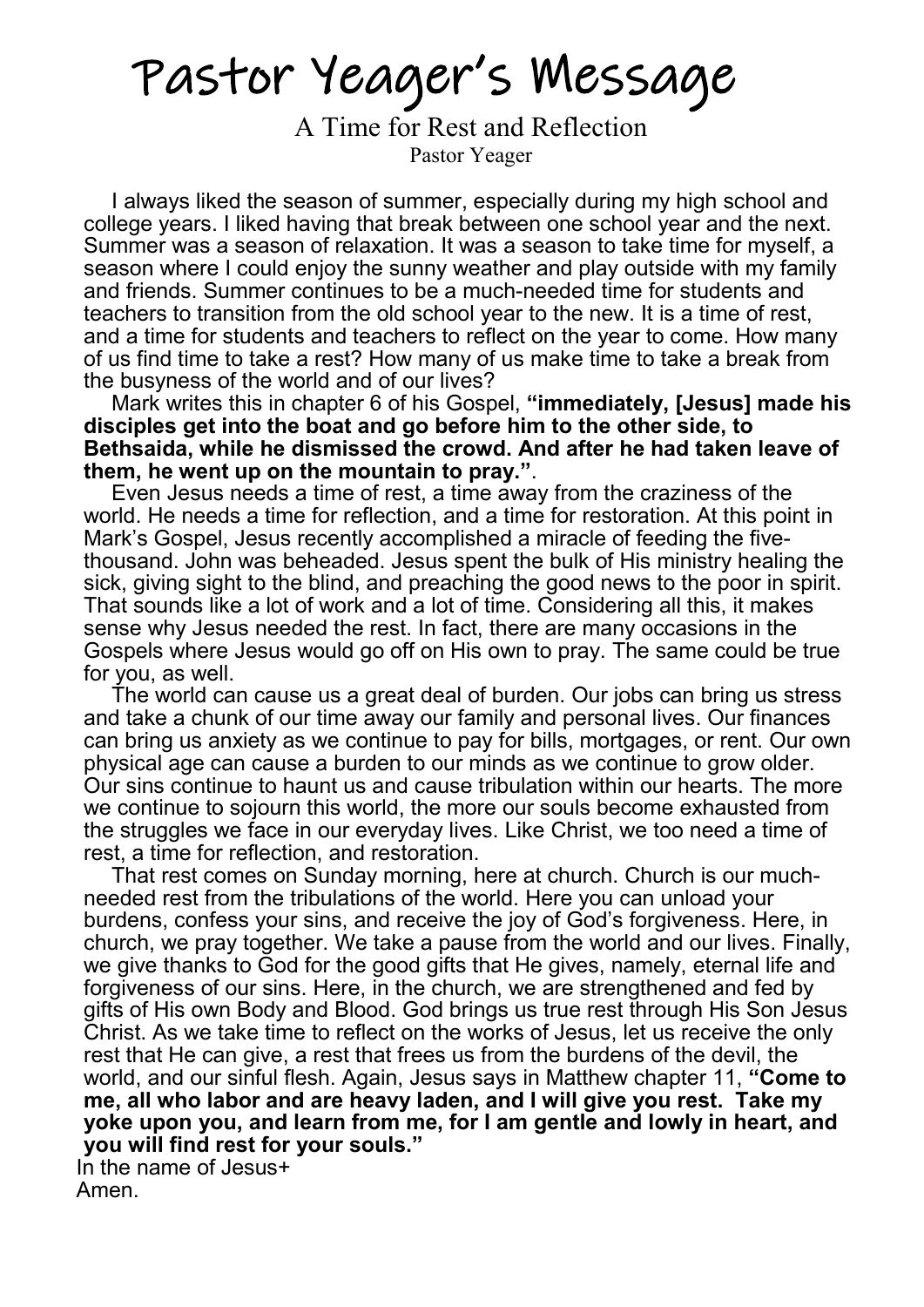# FYI

**Sunday Service Bulletins are printed Thursday mornings. If you have an item for inclusion, please have into the office by Wednesday afternoon. Thanks!** 

You are invited to join our group for intercessory prayer for others. Prayer Ministry is an opportunity to serve Jesus and our congregation by lifting others in prayer when they have a need. If this appeals to you, or if you have any questions, please contact Shirley Fortune at 318-402-8940.

# ReNesting News

The Renesting Project in Bossier City is now serving six families a week. They use gently used house hold items to furnish homes for those transitioning from homelessness to having a home of their own. Many of these families have several children.

They need our help. If you are downsizing, moving, redecorating having children graduate and move, can you help provide some of the most needed items? Most needed are;

#### **Dining room tables; Dressers; Night stands; sofas; twin and Full size beds along with bed linens; dining room chairs; chairs. Always needed are toasters, coffee pots, crock pots, irons and alarm clocks.**

The ware house is open Tuesdays and Thursdays 9am to 6pm; 2<sup>nd</sup> and 4<sup>th</sup> Saturdays from 10am to 2pm. Ware house is located at 1331 Driftwood off of Shed Road in Bossier. They can also schedule pick up of 2 or more larger items. There is often a 2-3 week wait for pick up. There is a \$35 charge for pick up to cover cost of gas. Items must be on ground floor. Call 318-747-5520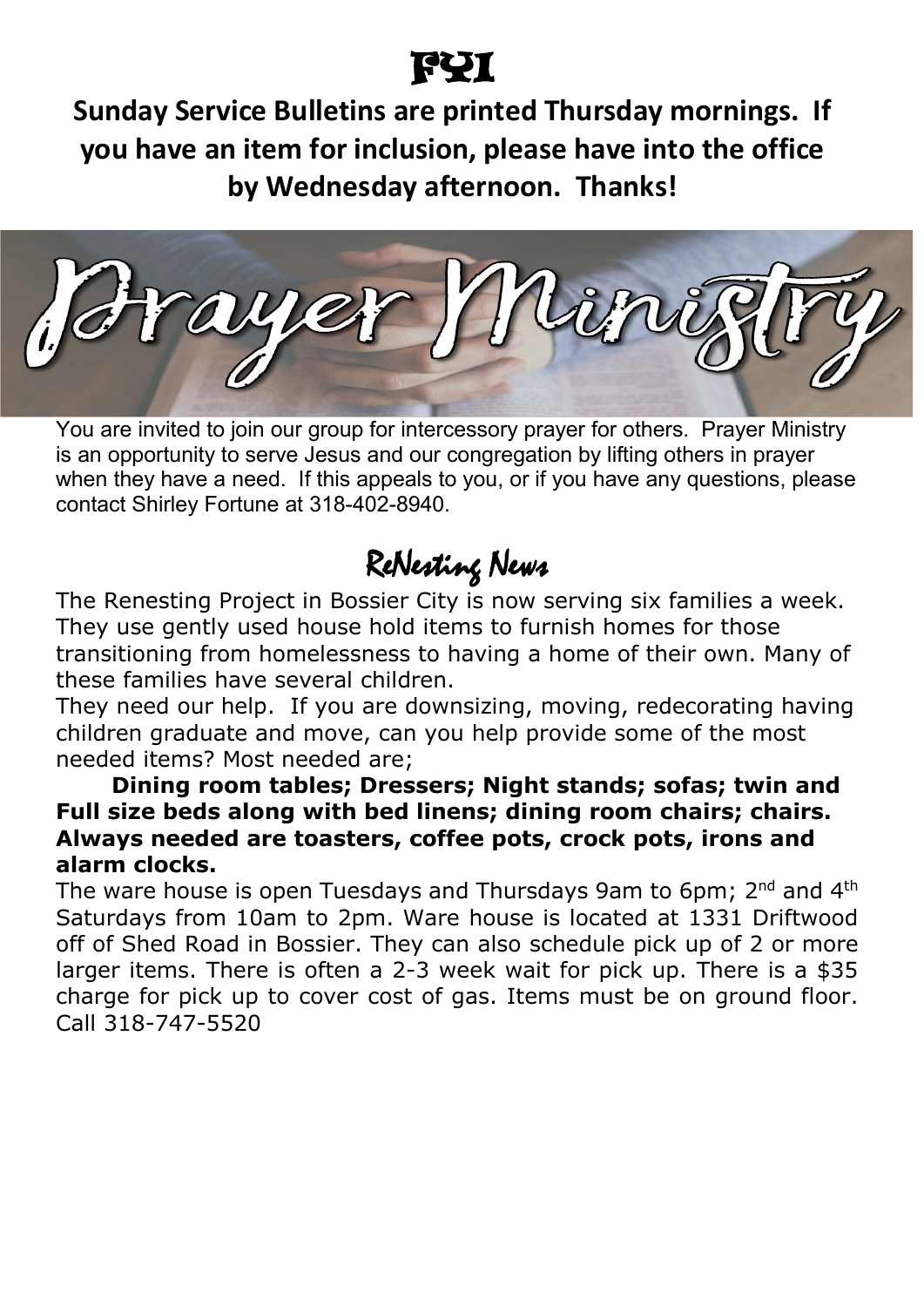| <b>June Events</b>                                                                                                     |                 |                                                                                                  |                                                                |                                                                          |                                |                                       |  |  |
|------------------------------------------------------------------------------------------------------------------------|-----------------|--------------------------------------------------------------------------------------------------|----------------------------------------------------------------|--------------------------------------------------------------------------|--------------------------------|---------------------------------------|--|--|
| <b>SUN</b>                                                                                                             | <b>MON</b>      | <b>TUE</b>                                                                                       | <b>WED</b>                                                     | <b>THU</b>                                                               | <b>FRI</b>                     | <b>SAT</b>                            |  |  |
|                                                                                                                        |                 |                                                                                                  | $\mathbf{1}$<br><b>Evening Prayer</b><br>Service<br>7:00 PM    | $\overline{2}$                                                           | $\overline{3}$<br>Rummage Sale | $\overline{4}$<br><b>Rummage Sale</b> |  |  |
| $5\phantom{1}$<br><b>MITES</b><br><b>Divine Worship</b><br>9:00 AM<br>Sunday School/<br><b>Bible Study</b><br>10:30 AM | $6\phantom{1}6$ | $\overline{7}$<br>Moms in Prayer<br>9:30 AM<br>Boards of<br>Education,<br>Stewardship<br>5:30 PM | 8<br><b>Evening Prayer</b><br>Service<br>7:00 PM               | 9<br><b>Board of Elders</b><br>6:00 PM                                   | 10<br><b>Mission Outreach</b>  | 11<br><b>Mission</b><br>Outreach      |  |  |
| $\overline{12}$<br><b>Divine Worship</b><br>9:00 AM<br>Sunday School/<br><b>Bible Study</b><br>10:30 AM                | $\overline{13}$ | 14<br>Moms in Prayer<br>9:30 AM<br><b>Finance Board</b><br>5:30 PM                               | 15<br><b>Evening Prayer</b><br>Service<br>7:00 PM              | 16<br><b>NEWS-</b><br><b>LETTER</b><br><i><b>DEAD</b></i><br><b>LINE</b> | $\overline{17}$                | 18                                    |  |  |
| $\overline{19}$<br><b>Divine Worship</b><br>9:00 AM<br>Sunday School/<br><b>Bible Study</b><br>10:30 AM                | $\overline{20}$ | $\overline{21}$<br>Moms in Prayer<br>9:30 AM<br><b>Church Council</b><br>6:00 PM                 | $\overline{22}$<br><b>Evening Prayer</b><br>Service<br>7:00 PM | 23                                                                       | $\overline{24}$                | 25                                    |  |  |
| $\overline{26}$<br><b>Divine Worship</b><br>9:00 AM<br>Sunday School/<br><b>Bible Study</b><br>10:30 AM                | $\overline{27}$ | $\overline{28}$<br>Moms in Prayer<br>9:30 AM                                                     | $\overline{29}$                                                | $\overline{30}$                                                          |                                |                                       |  |  |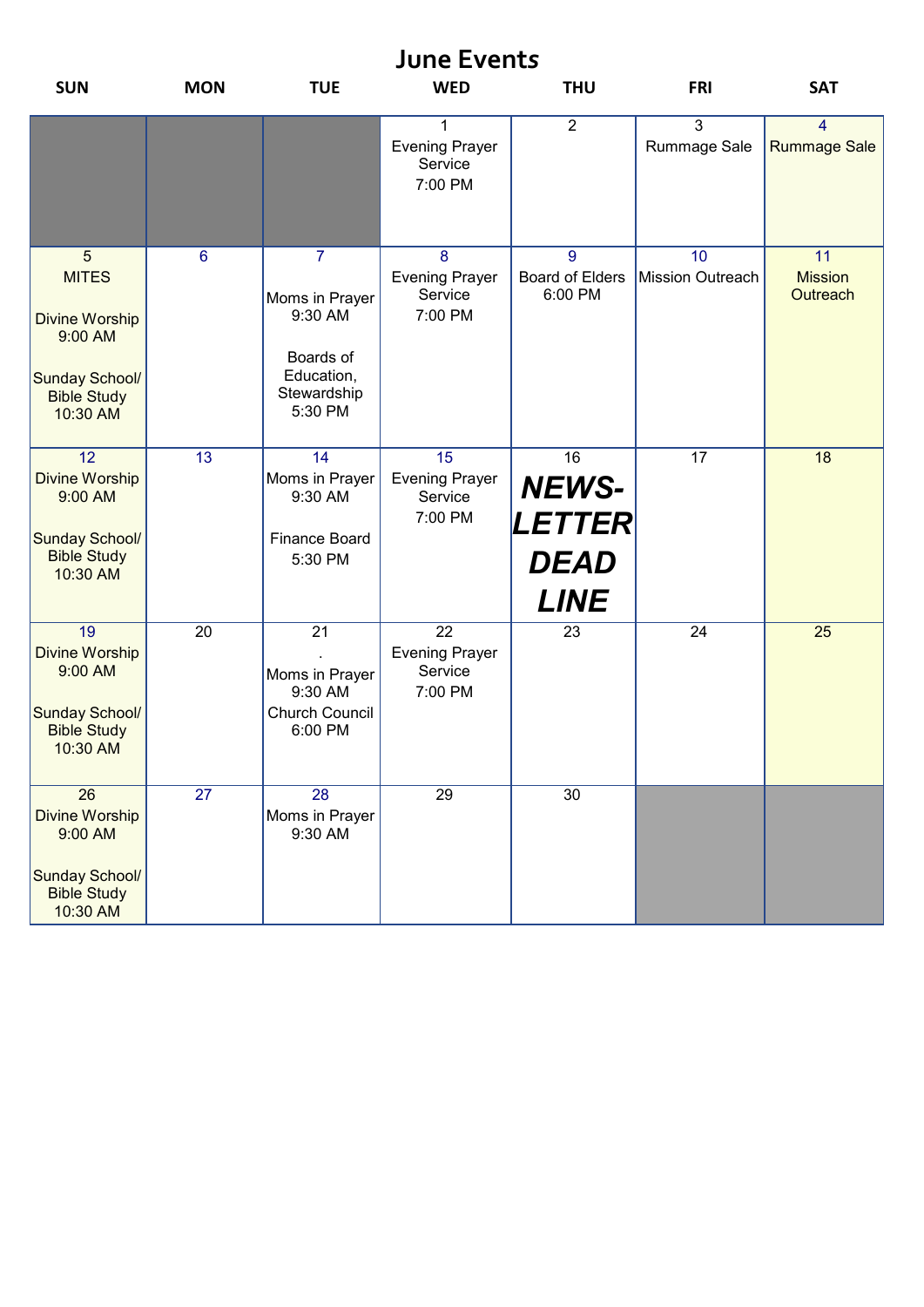

## **June** *Birthdays* **and Anniversaries**

| <b>SUN</b>                                                            | <b>MON</b>                                                                                  | <b>TUE</b>                                                                | <b>WED</b>                                       | <b>THU</b>                                                                     | <b>FRI</b>                                                         | <b>SAT</b>                                            |
|-----------------------------------------------------------------------|---------------------------------------------------------------------------------------------|---------------------------------------------------------------------------|--------------------------------------------------|--------------------------------------------------------------------------------|--------------------------------------------------------------------|-------------------------------------------------------|
|                                                                       |                                                                                             |                                                                           | 1                                                | $\overline{2}$<br>Ryan<br>Hutchison                                            | 3                                                                  | $\overline{4}$<br>Marianne &<br><b>David Mosteler</b> |
| 5<br>Liam<br><b>Hutchison</b><br>Meagan &<br>Josh<br><b>Hendricks</b> | $6\phantom{1}6$<br><b>Scott Broberg</b><br>Karen & J.D.<br><b>Varilek</b>                   | $\overline{7}$<br><b>Mary Vandiver</b><br>Elisa & Scott<br><b>Broberg</b> | 8<br>Greg<br><b>Brownsberger</b>                 | 9                                                                              | 10<br><b>Gavin Sisemore</b><br>Stephanie &<br><b>Matt Burlison</b> | 11                                                    |
| 12                                                                    | $\overline{13}$                                                                             | 14                                                                        | $\overline{15}$<br><b>Carlie Morris</b>          | $\overline{16}$<br>Gayle Broyles                                               | $\overline{17}$<br>Lisa Kimball                                    | $\overline{18}$<br><b>Karin Glenn</b>                 |
| $\overline{19}$                                                       | $\overline{20}$<br>Ross Broberg                                                             | $\overline{21}$<br>David<br><b>Mosteller</b>                              | $\overline{22}$<br>Joanne Davis<br>Harlie O'Neal | $\overline{23}$                                                                | 24                                                                 | $\overline{25}$<br>Shelia & Henry<br><b>Robison</b>   |
| 26                                                                    | $\overline{27}$<br>Phillip<br>Moorehead<br>Amelia Weiss<br>Mary Lou &<br><b>Earl Tonjes</b> | 28                                                                        | 29                                               | $\overline{30}$<br>Justin Lacy<br>Elizabeth<br>Yeager<br>Monica & Jeff<br>Lacy |                                                                    |                                                       |

### **Fellowship Report**

A huge THANK YOU to all that helped with the dinner following the installation of Pastor Portier!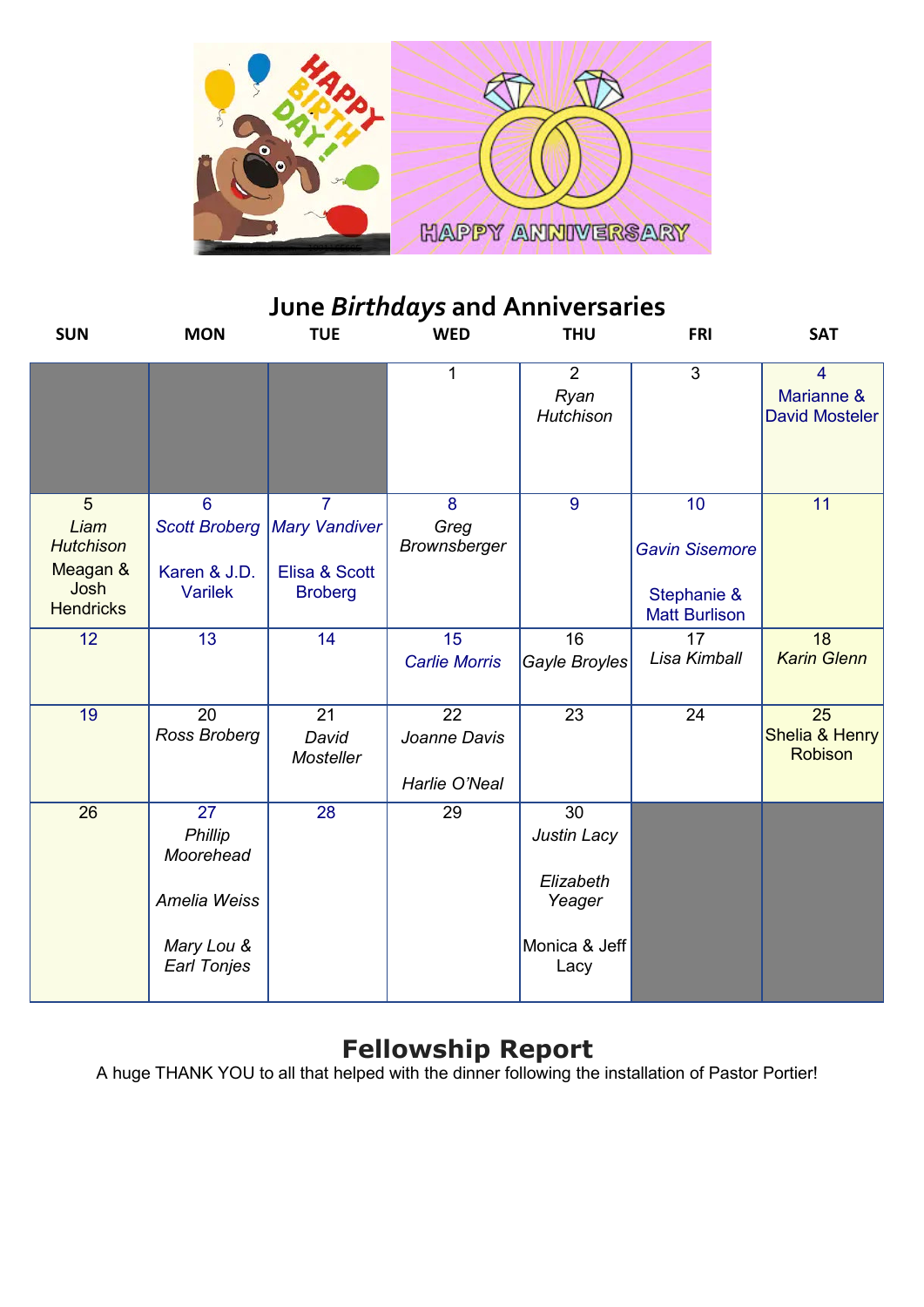# **In Our Prayers**

Mary Ahrens · Delane Ahrens · Joanne Davis · Addison Gould Charlie Johnson · Todd Willis · Mary Jo Minks · Roger Davis Jack Derbonne · Gerry Meche · Robert Frederickson Norma Langston · Sophia Borghardt · Casey Redman · Glenda Juneau Pastor Kunz · Pat Stevenson · Duane Kimball · Cheryl Carroll Lisa Kimball · Mary Lou Tonjes Laura Lesher · Jack Russell · Hannah Frobel · Earl Tonjes Edwin Coyner· Peggy Young · Carol Buther · Kathy Sorenson

### **RENESTING NEEDS**

 Band-Aids Shower curtain liner shaving cream razors (men's & women's) irons shower curtain rings



## **Ministering Among Us In May**

| <b>ALTAR GUILD</b> | Diane Derbonne, Cathy Ward, Tammy Szekacs,<br><b>Christie Walters</b> |                       |                                                                                                    |  |  |  |
|--------------------|-----------------------------------------------------------------------|-----------------------|----------------------------------------------------------------------------------------------------|--|--|--|
| <b>USHERS</b>      | Lawson Deblieux, Scott Deblieux                                       |                       |                                                                                                    |  |  |  |
| <b>GREETERS</b>    | Cathy Ward                                                            |                       |                                                                                                    |  |  |  |
| <b>ACOLYTES</b>    |                                                                       |                       |                                                                                                    |  |  |  |
| June 5             |                                                                       |                       | HELP!<br>We need Acolyte volunteers for<br>summer duty! If you can help, please<br>call the office |  |  |  |
| June 12            |                                                                       |                       |                                                                                                    |  |  |  |
| <b>June 19</b>     |                                                                       |                       |                                                                                                    |  |  |  |
| June 26            |                                                                       |                       |                                                                                                    |  |  |  |
| <b>POWERPOINT</b>  |                                                                       |                       |                                                                                                    |  |  |  |
| June 5, 19         |                                                                       | Charlie Johnson       |                                                                                                    |  |  |  |
| June 12, 26        |                                                                       | <b>Tammy Deblieux</b> |                                                                                                    |  |  |  |
| Sound              |                                                                       |                       |                                                                                                    |  |  |  |
| June 5, 12, 19, 26 |                                                                       | Lee Anderson          |                                                                                                    |  |  |  |
| <b>ELDERS</b>      |                                                                       |                       |                                                                                                    |  |  |  |
| June 5             |                                                                       | <b>Scott Broberg</b>  |                                                                                                    |  |  |  |
| July 12            |                                                                       |                       | <b>Zolly Kirsch</b>                                                                                |  |  |  |
| <b>July 19</b>     |                                                                       |                       | <b>Robert Gernand</b>                                                                              |  |  |  |
| July 26            |                                                                       |                       | J. D. Varilek                                                                                      |  |  |  |